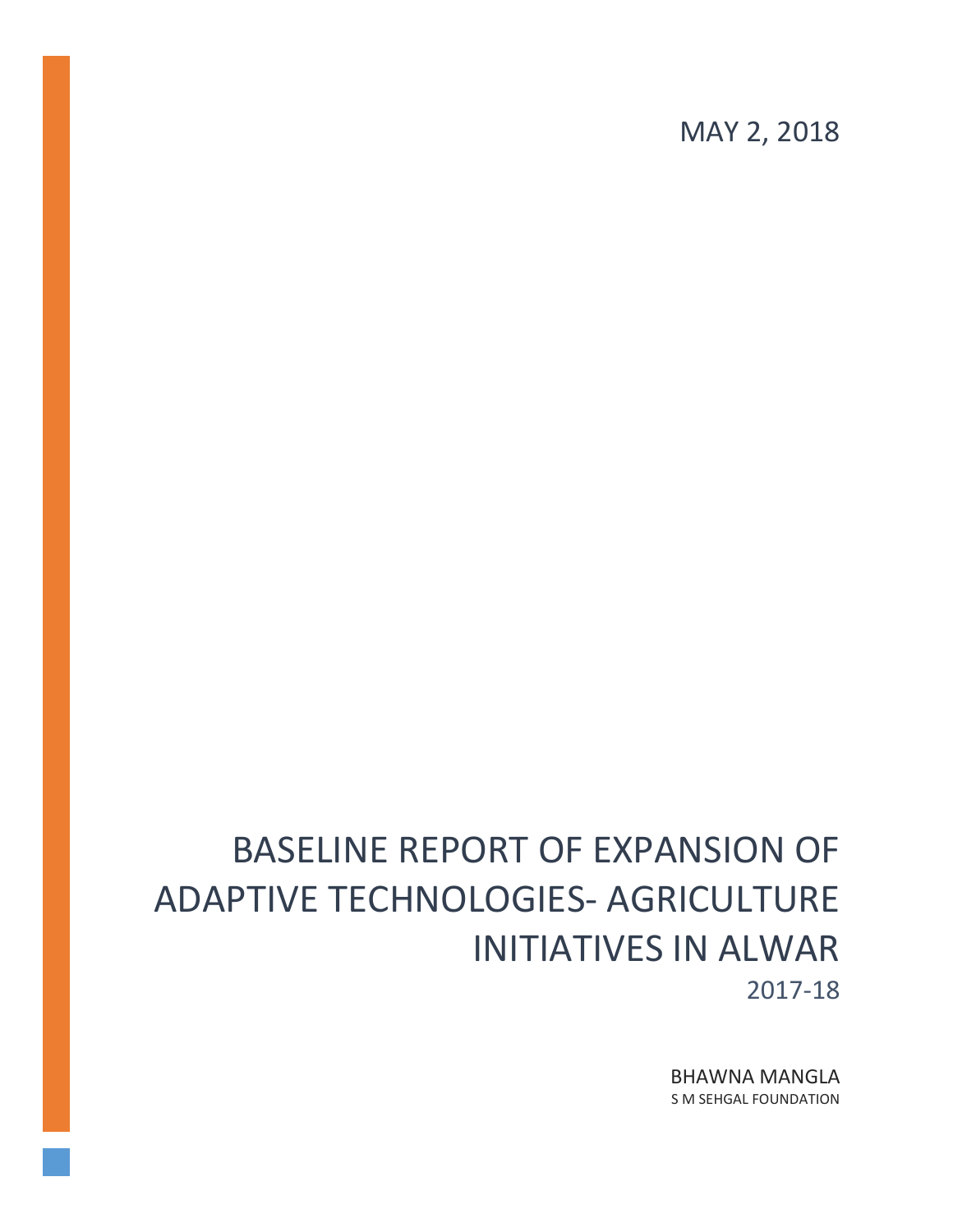# BACKGROUND: ABOUT THE INITIATIVE

The Adaptive technology – agriculture (ATA) is one of the initiatives at Sehgal Foundation which identifies new technologies and farm practices that save water in agriculture , improve soil health and increasing farm income of small and marginal farmers of India. For that purpose, ATA has successfully introduced short duration variety of pigeon pea (ICPL 88039) in existing crop systems in Mewat district of Haryana. After successful introduction of short duration pigeon pea in Mewat, ATA decided to scale it up in Alwar region.

Pigeon is a leguminous crop which is best suited for semi-arid climate region like Alwar. It demands less water and fertilizer like Urea. The crop has tendency to absorb atmospheric nitrogen and is rich in protein. Majority of vegetarians in India depend on pulses for protein intake and India being the largest consumer of pulses in the world, production in India is not sufficient to meet the demand. Additionally, the remunerative value of pigeon pea is more than other conventional kharif crops like millet, sorghum, etc.

The scale up is planned through collaboration and partnerships with local implementing organization, IBTADA. The partnership will provide a platform to work with women members of SHG network already established by IBTADA. Thus, program not only promises better agriculture technology for rural inhabitants but also builds capacity of unrecognized women farmers.

## ABOUT THE STUDY

The study aims to capture the current agricultural situation of the women farmers who will be associated with the initiative. The information is collected using structured interview schedule on land, agriculture, women's role in decision making and their outlook towards entrepreneurship. The study uses purposive sampling strategy where information is collected from the women SHG members who had agreed to give space to pigeon pea cultivation in their farmland. The respondent group are inhabitants of three blocks in Alwar district- Umren, Ramgarh and Pratapgarh. The implementation team shared a list of 143 women who registered for pigeon pea cultivation but 140 were interviewed<sup>1</sup>.

| <b>Activities</b>                                                                      | <b>Outputs</b>                                                                                                                                                              | <b>Outcomes</b>                                                                                      | <b>Impact Indicators</b>                                                                                                                                           | <b>Long Term Impact</b>                                                                                                                                           |
|----------------------------------------------------------------------------------------|-----------------------------------------------------------------------------------------------------------------------------------------------------------------------------|------------------------------------------------------------------------------------------------------|--------------------------------------------------------------------------------------------------------------------------------------------------------------------|-------------------------------------------------------------------------------------------------------------------------------------------------------------------|
| A. Training<br>on<br>of<br>Package<br>Practices<br>for<br>Pigeon<br>Pea<br>cultivation | A1. Number of women<br>farmers adopting Pigeon<br>Pea cultivation<br>A2. Number of training<br>sessions<br>A3. Number of women<br>farmers attended training                 | Change in<br>A1.<br>crop productivity<br>A2.<br>Improved<br>household<br>of<br>consumption<br>pulses | A <sub>1</sub><br>Increased<br>farm<br>productivity<br>A2. Increased income<br>from agriculture<br>A3. Increased household<br>of<br>intake<br>proteins<br>(pulses) | Social:<br>1.<br>Empowered<br>women<br>entrepreneurs<br>2. Recognition of<br>women<br>farmers and gender equity<br>Economic:<br>1. Financial security of women    |
| B. Training on<br>building<br>entrepreneurship<br>skills                               | B1. Number of training<br>sessions<br>B2. Number of farmers<br>attended<br>training<br>on<br>entrepreneurship<br>B3. Number of women<br>who started their own<br>enterprise | B1.<br>Empowered<br>women farmers<br>B <sub>2</sub> .<br>Improved<br>livelihood options              | B1.<br>Increased<br>participation in decision<br>making<br>B2. Increased<br>income<br>by<br>earned<br>women<br>members                                             | farmers<br>2. Increased standard of living<br>3. Improved health status<br>Environment:<br>1. Improved soil health<br>2. Efficient use of water in<br>agriculture |

 $1$  Three women were not available for interview.

 $\overline{a}$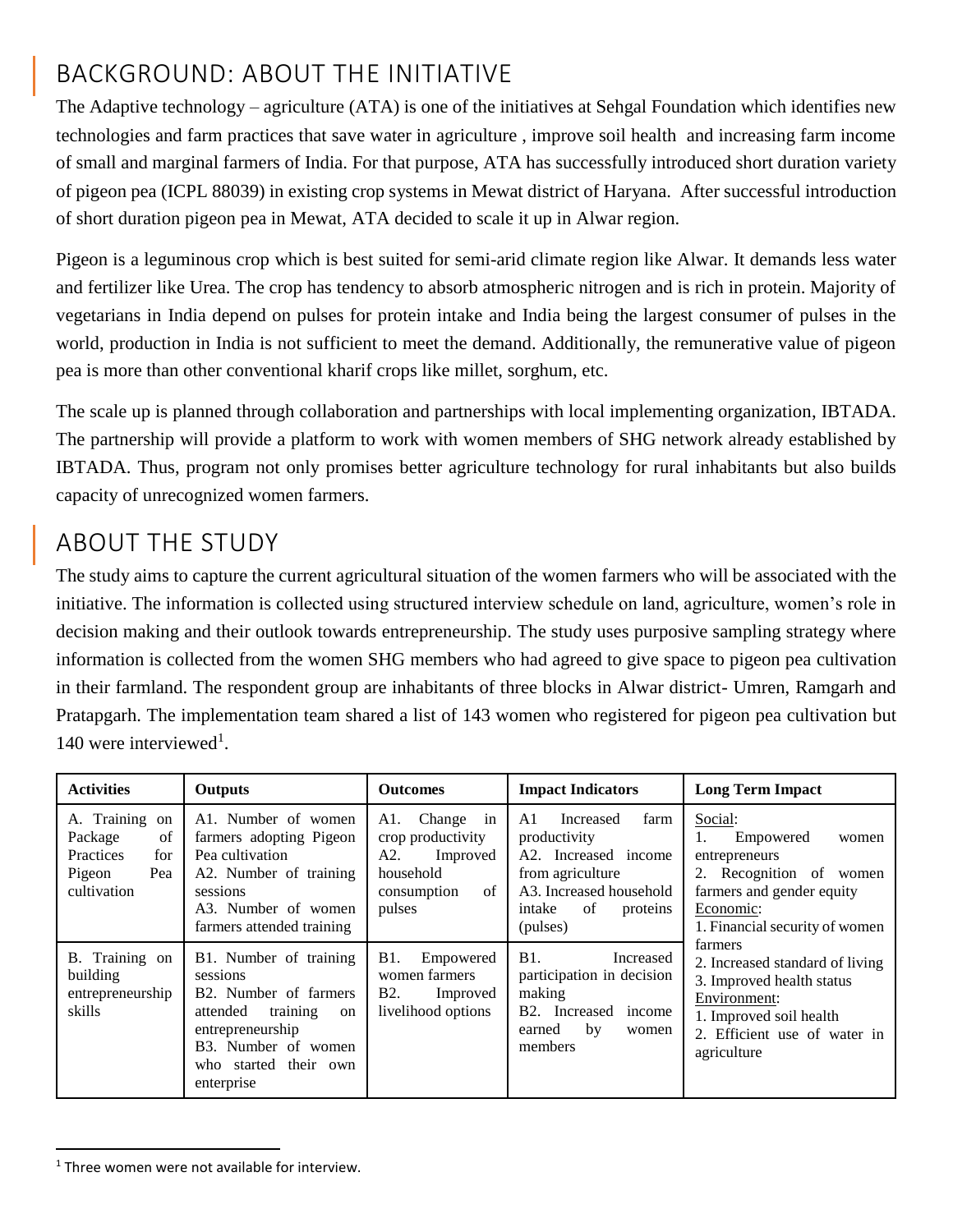# DEMOGRAPHIC PROFILE OF THE RESPONDENTS

The respondents of this study comprises of women farmers who are members of SHG groups formed by IBTADA. SHG for these women is not just a platform to save and take loans but also to build their capacities as a farmer. They have received training on better farming and livestock rearing practices. The education profile of the respondents displays a different levels in different blocks of Alwar. Thanagazi is relatively remote in terms distance from the district headquarters and therefore have



**Figure 1: Education profile of respondents (in percentages)**

limited awareness on education levels. While in Ramgarh, women farmers were found to be graduated or



pursuing graduation as well. More than 95% of the respondent farmers are Hindu. Caste dynamics also varies across the blocks. While a major 71% respondents in Thanagazi belong to scheduled tribe group, 52% in Ramgarh belong to scheduled caste group and 56% in Umrain belong to other backward caste group. Interestingly, more than respondents in Thanagazi and Ramgarh have taken debt in last twelve months

while only 44% have taken in Umrain block. The most common reason for taking debt is for investing in agriculture (42%) followed by education (40%), repayment of loan (36%), health expenditure (32%) and construction of house (32%). The association of women farmers with SHG group ranges from few months to fifteen years (Figure 2).

### CROPPING PATTERN

The most popular crop cultivated in the study region during kharif season is millet. The second important crop is maize in Thanagazi block, cotton in Ramgarh block and Cluster bean in Umrain block. Other crops cultivated by small group of onion, moong, sorghum, etc. The study will therefore analyze crop dynamics of four cropsmillet, maize, cluster bean and cotton.

|           | Millet | Cluster bean | Cotton | Onion | Moong | Maize | Others |
|-----------|--------|--------------|--------|-------|-------|-------|--------|
| Thanagazi | 100%   | 3%           | 0%     | 2%    | 0%    | 39%   | 1%     |
| Ramgarh   | 95%    | 0%           | 33%    | 5%    | 5%    | 10%   | 10%    |
| Umrain    | 89%    | 44%          | 33%    | 0%    | 0%    | 0%    | 0%     |

#### **Table 1: Proportion of farmers growing crops in kharif season (in percentage of respondent farmers)**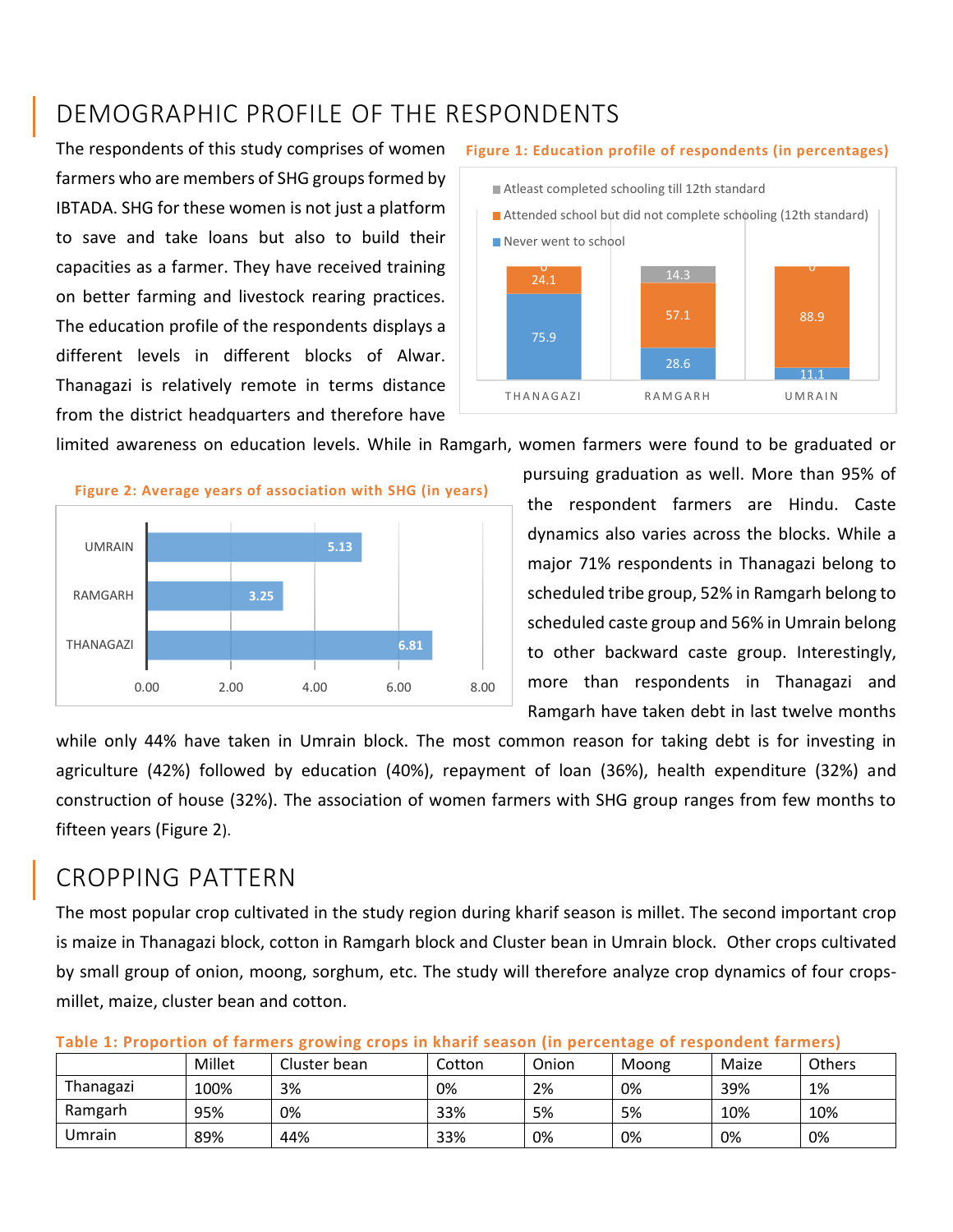#### **Table 2: Crop season calendar**

|         | January | February | March   | April         | May           | June | July | August | September | October | November | December |
|---------|---------|----------|---------|---------------|---------------|------|------|--------|-----------|---------|----------|----------|
| Millet  |         |          |         |               | <b>Sowing</b> |      |      |        | Harvest   |         |          |          |
| Cluster |         |          |         |               |               |      |      |        |           | Harvest |          |          |
| Beans   |         |          |         |               | <b>Sowing</b> |      |      |        |           |         |          |          |
| Cotton  |         |          |         | <b>Sowing</b> |               |      |      |        |           | Harvest |          |          |
| Maize   |         |          |         |               | <b>Sowing</b> |      |      |        | Harvest   |         |          |          |
| Wheat   |         |          | Harvest |               |               |      |      |        |           |         | Sowing   |          |
| Mustard |         | Harvest  |         |               |               |      |      |        |           | Sowing  |          |          |

Data on land details highlights the existence of fallow land (34%) during kharif season since gross cultivated land (218 acres) is less than net sown area (332 acres) available for cultivation. This is primarily because farmers who plan to cultivate mustard or vegetables in September and most of kharif crops are harvested post September. Since majority of farmers are growing millet in the season, millet crop holds the maximum proportion of land under cultivation. Therefore, majority of farmers are found to be substituting millet crop (partially or completely) to cultivate pigeon pea.

| Table 5. Land under cultivation (iii acres) |               |                     |    |        |             |      |             |      |             |      |             |  |
|---------------------------------------------|---------------|---------------------|----|--------|-------------|------|-------------|------|-------------|------|-------------|--|
|                                             | Net Sown Area | Cultivated<br>Gross |    | Land   | under       | Land | under       | Land | under       | Land | under       |  |
|                                             |               | area                | in | kharif | millet      |      | cluster     | bean | cotton      |      | maize       |  |
|                                             |               | season              |    |        | cultivation |      | cultivation |      | cultivation |      | cultivation |  |
| Thanagazi                                   | 248.84        | 166.88              |    |        | 129.69      |      | 2.19        |      |             |      | 32.50       |  |
| Ramgarh                                     | 52.19         | 27.66               |    |        | 20.63       |      |             |      | 3.44        |      | 0.63        |  |
| Umrain                                      | 30.94         | 23.75               |    |        | 16.25       |      | 2.50        |      | 3.13        |      |             |  |

#### **Table 3: Land under cultivation (in acres)**

# AGRICULTURE: COST, YIELD AND INCOME

### Millet

Millet is mostly a rain-fed crop except for 4% farmers in study region who irrigate once. People who own



resources are also found to be dependent on rain for cultivating millet. This is because during kharif season, most of the wells and bore run dry owing to hot climatic conditions and very few farmers have functional water sources. So there exist a double whammy, rain-fed cultivation for farmers with no resources and for those who have resources but they are non- functional because of lesser rain and have to depend on rain itself. The average yield for the district is found to be 8.6 quintals

per acre (Rajasthan Government agriculture statistics, 2016-17). While in the study region, it was found that yield of millet in Thanagazi is lower than average district yield while is more in Umrain (Figure 1). The reason for lower yields in Thanagazi blocks is primarily because farmers in Umrain and Ramgarh use additional fertilizer – Single Super Phosphate (SSP) which they believe have increased their yield by 2-3 quintals per acre. They mention that SSP maintains soil moisture for a longer time and is a cheaper fertilizer. They have adopted this fertilizer in last five years learning from the SHG group meetings. The average cost of cultivation millet was FOUNDER THANAGAZI BAMGARH UMBAIN<br>
THANAGAZI BAMGARH UMBAIN<br>
THANAGAZI BAMGARH UMBAIN<br>
THANAGAZI BAMGARH UMBAIN<br>
THANAGAZI BAMGARH UMBAIN<br>
THANAGAZI BAMGARH UMBAIN<br>
THANAGAZI BAMGARH UMBAIN<br>
THANAGAZI BAMGARH UMBAIN<br>
THAN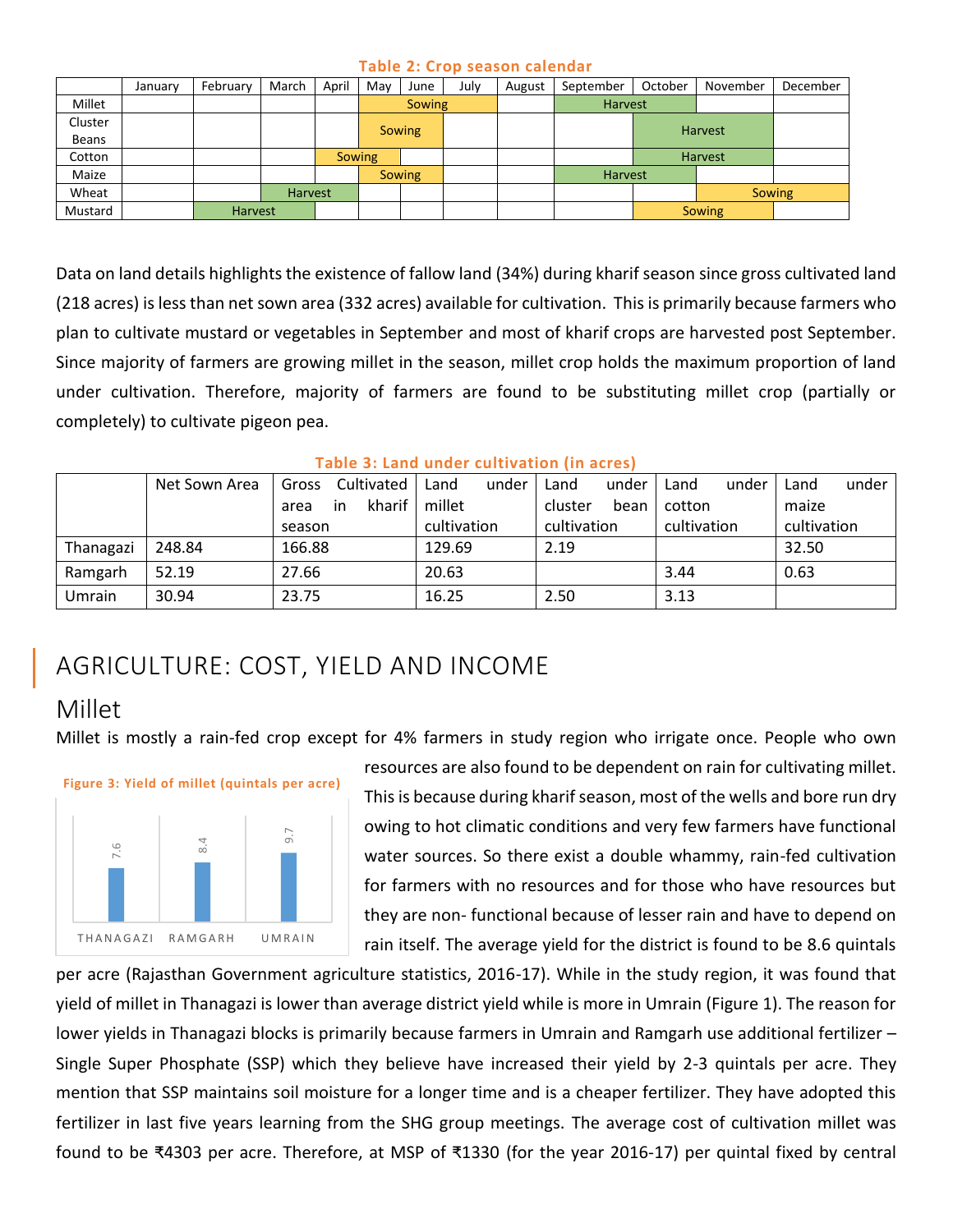government, on an average, net returns from cultivation one acre of millet plot is ₹5871 in Thanagazi, ₹6642 in Ramgarh and ₹8156 in Umrain. Additionally, the data reveals that more than two-thirds (68%) of the respondent farmers are selling crop produce in the market while others are using for self-consumption.



Achraj from Prithivipura, happily shares her life changing experience on joining SHG platform. She joined SHG ten years ago. Earlier, it was not more than monthly small savings and small loans as and when required. Over the years, she learned new methods on agriculture- new crops, fertlizers, methods of cultivation and information on better seeds and efficient seed rate. She is now capable of carrying out bank related work all by herself. She has travelled to city for meetings and exposure which has increased her confidence in communicating with strangers expecially men. Her husband takes her advice on agriculture when she comes back from meetings. She mentioned that new fertilizers like SSP has improved their yield tremendously. Her neighbors also seek advice from her on farming methods, inputs and first aid for livestock. It is her confidence in SHG that motivated her to undertake pigeon pea cultivation this khareef season. She recognizes herself as a farmer, that too a confident and informed one.

#### Cluster Beans

Cluster bean is another rain-fed crop and only one farmer in **Figure 5: Yield of cluster beans (quintals per acre)** Umrain is found to be irrigating the crop once. The average yield for the district is found to be 4.1 quintals per acre (Rajasthan Government agriculture statistics, 2016-17). While in the study region, it was found that yield of cluster bean in Thanagazi is slightly lower than average district yield while is more in Umrain (Figure 2). The reason for lower yields in





Thanagazi blocks is primarily because of crop is frequently damaged by wild animals as it lies in close proximity with Sariska National Park. The average cost of cultivation cluster bean was found to be ₹4274 per acre. Additionally, the farmers mention that they choose cultivation of cluster beans over other crops because the crop has two commercial values- while the beans are sold at agriculture produce markets, its residue is sold at brick kiln which is burnt to heat the kiln. The beans are sold within a price range of ₹ 3000-3200 per quintal and crop residue is sold at around ₹1200 per acre. On an average, per acre cultivation of cluster beans provides net returns of ₹10,256.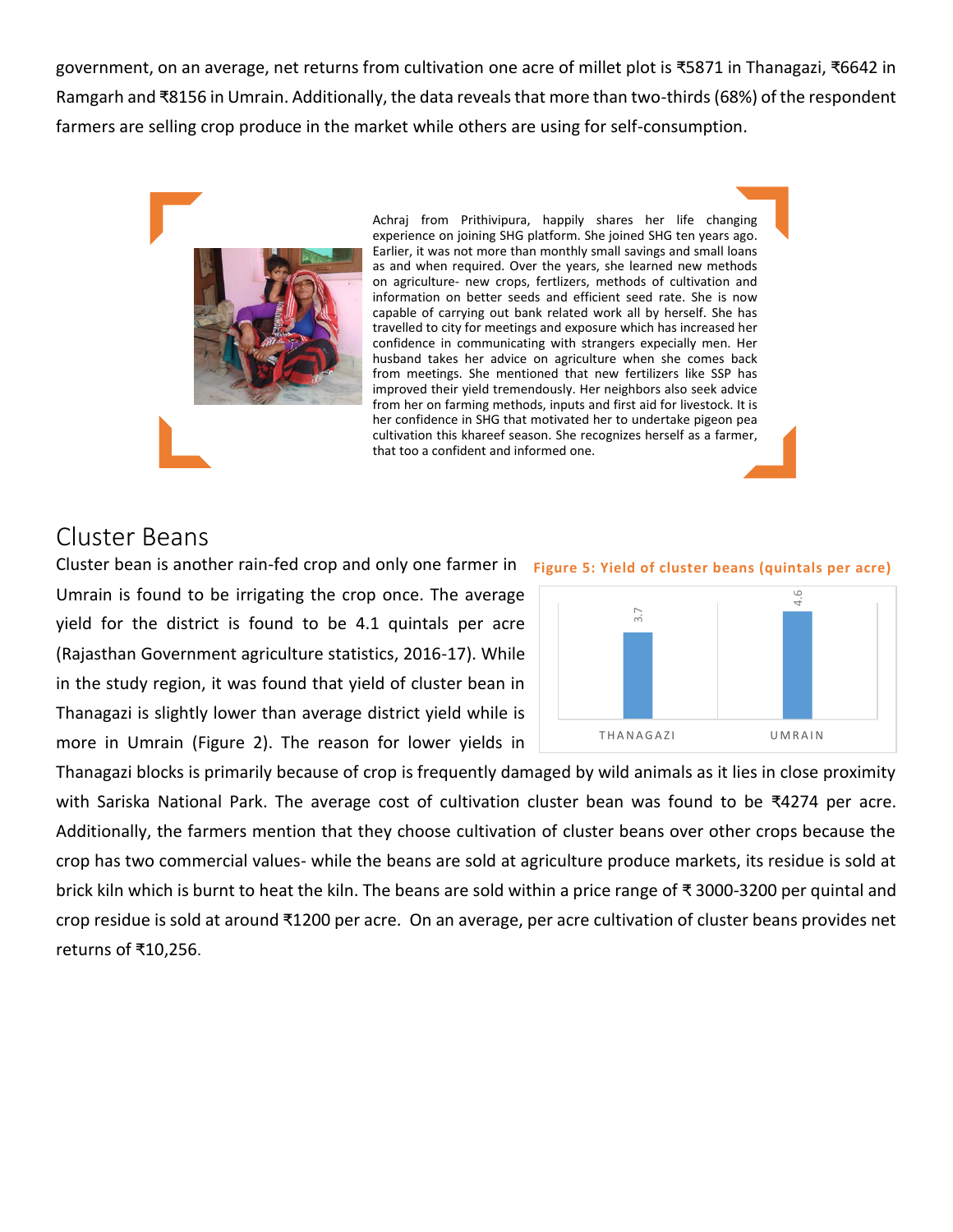# **Cotton**

Cotton is a fiber crop which has become choice for many farmers in the semi-arid belt of Haryana and Rajasthan in recent years due to less water requirement and good market value. The average yield for the district is found

**Figure 7: Yield of cotton (quintals per acre)**



to be 2.3 quintals per acre (Rajasthan Government agriculture statistics, 2016-17). While in the study region, it was found that yield of cotton is more than average district yield in both Umrain and Ramgarh blocks (Figure 3). Farmers are providing two to three irrigation cycles for the cotton cultivation. However, Umrain has one quintal lesser yield than Ramgarh due to couple of farmers who reported very low yield (less than one

quintal) owing to crop disease. The average cost of cultivation of cotton is found to be ₹8720 per acre. Since cotton is a commercial crop, all the respondent farmers are selling crop produce in the market. at MSP of ₹3860 (for the year 2016-17) per quintal fixed by central government, on an average, net returns from cultivation is ₹15762 in Ramgarh and ₹14830 in Umrain.

### Maize

Another popular cereal crop is maize which mostly cultivated in Thanagazi block and cultivated by only two farmers among the respondent farmers in Ramgarh block. The average yield for the district is found to be 3.8 quintals per acre (Rajasthan Government agriculture statistics, 2016-17). While in Thanagazi block, it was found that yield of maize is 5.5 quintals per acre which is approximately 45% more than the average district yield. The yield form maize is highly variable because of several factors- water in cultivation affects the yield considerably, also the standing crop attracts lot of animals like pigs and monkeys which destroys it significantly. The farmers use Urea and compost only in cultivation of maize. More than four-fifths of the respondent farmers are not providing any irrigation and are dependent on rain for the same. The average cost of cultivation of maize is found to be ₹4535 per acre. Additionally, the data reveals that a little more one two-thirds (36%) of the respondent farmers are selling crop produce in the market. At MSP of ₹1365 (for the year 2016-17) per quintal fixed by central government, on an average, net returns from cultivation is ₹2973 in Thanagazi.

# WOMEN AS FARMERS: SOCIAL OUTLOOK

Women are neglected half of the society, whose contribution mostly get unrecognized whether it is in form of

**Figure 9: Recognition of women as farmers (respondent's perspective)**



performing endless household chores or labour intensive farming activities. Contribution of women is not just trivial to men and society as a whole but also to woman herself. Despite doing all physical labour intensive work on field like seeding, weeding, harvesting, etc. they are hardly recognized as farmers.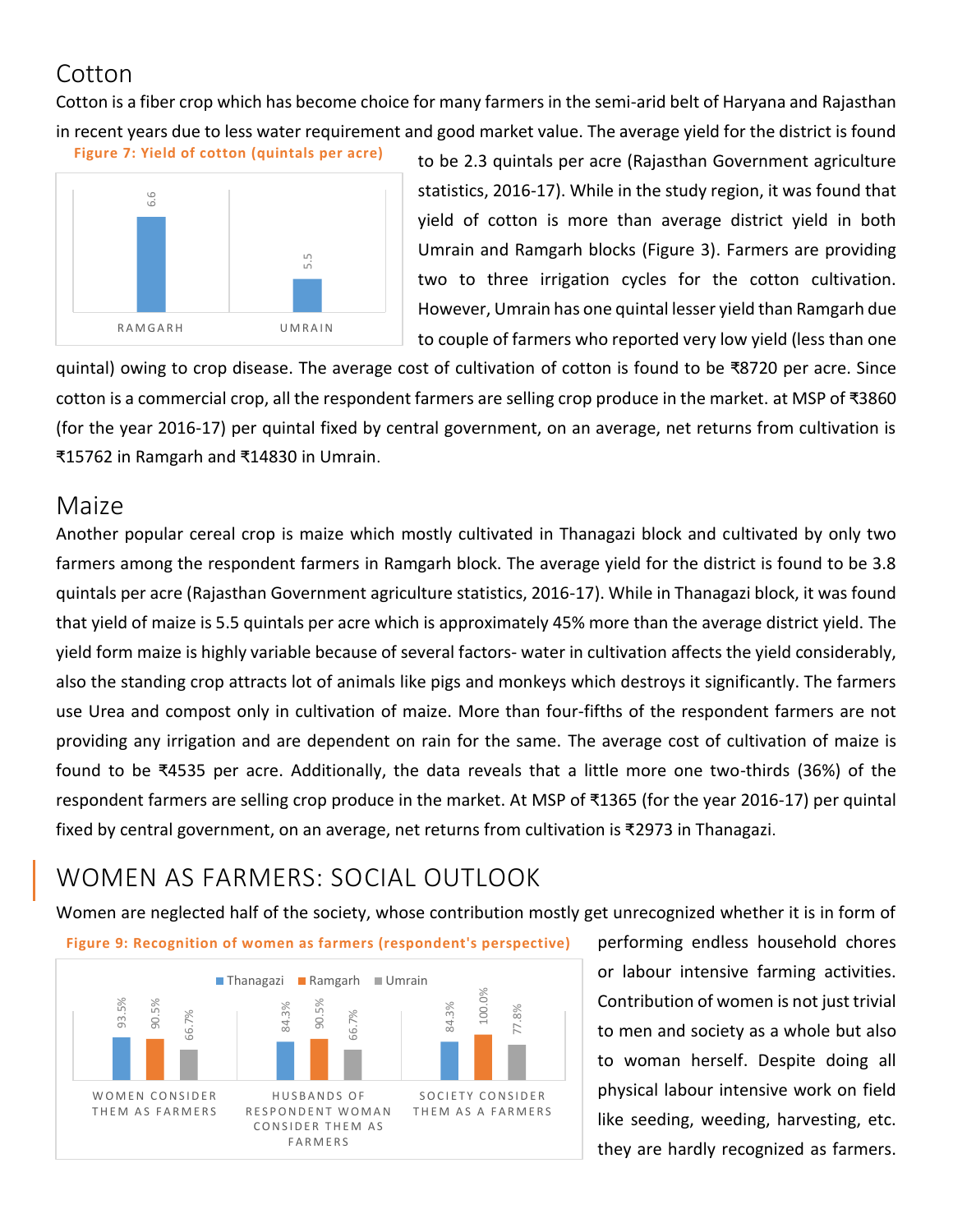However, with strong association of women with SHG groups where their capacities are also built as a farmers, they are found to be recognizing themselves as farmers along with their husbands and society. We find a positive correlation between years of association with SHG and recognition.

Rural women often find it difficult to engage in conversation with their male counterparts, traveling alone outside village for market, banking or other kind of work. However, association with SHG help women to interact with male members confidently because they are





required to exchange dialog with staff of IBTADA during monthly meetings, trainings, etc. They are also required to maintain bank account of for their group and travel to different places for exposure visits and other group related works. This has given them confidence in performing these daily tasks without help of their husband, son or father. Interestingly, after learning banking related works, they also handle bank accounts of their male family members.



ERRETT CONFIDENT<br>
CONFIDENT<br>
CONFIDENT<br>
COUNTERPA<br>
FIBTADA duri<br>
Troup and traver<br>
or transform be made a name for<br>
chanda from Samade a name for<br>
chanda from Samade a name for<br>
experience whe<br>
an external forum shock the<br> Chanda from Salpuri, is one of the oldest members of SHG who has made a name for herself despite illiteracy. Her association with SHG has helped her save, gain new knowledge and build her capacities as a leader who mobilizes her griup members in the village. She shares an experience where she was expected to give an exam on her learning at an external forum. This gave her jitters since she was illiterate and the team had full confidence in her capabilities. Her performance at the forum shock the examiners and they congratulated on her knowledge as she performed better than the literate ones. Since then, she was unstoppable. Her dedication and willingness to learn has helped her transform her piece of land with learning from the SHG group meetings. She was excited about the new crop pigeon pea and hope to experience amazing results.

### WOMEN AS ENTREPRENEURS: WILLINGNESS OF WOMEN FARMERS

With respect to training of women SHG members on livelihood generating activities, only five respondent farmers (3.6%) have reported to have received the same. But only two could generate monthly income generating opportunity from the same which helped them to support their family to reduce financial stress.